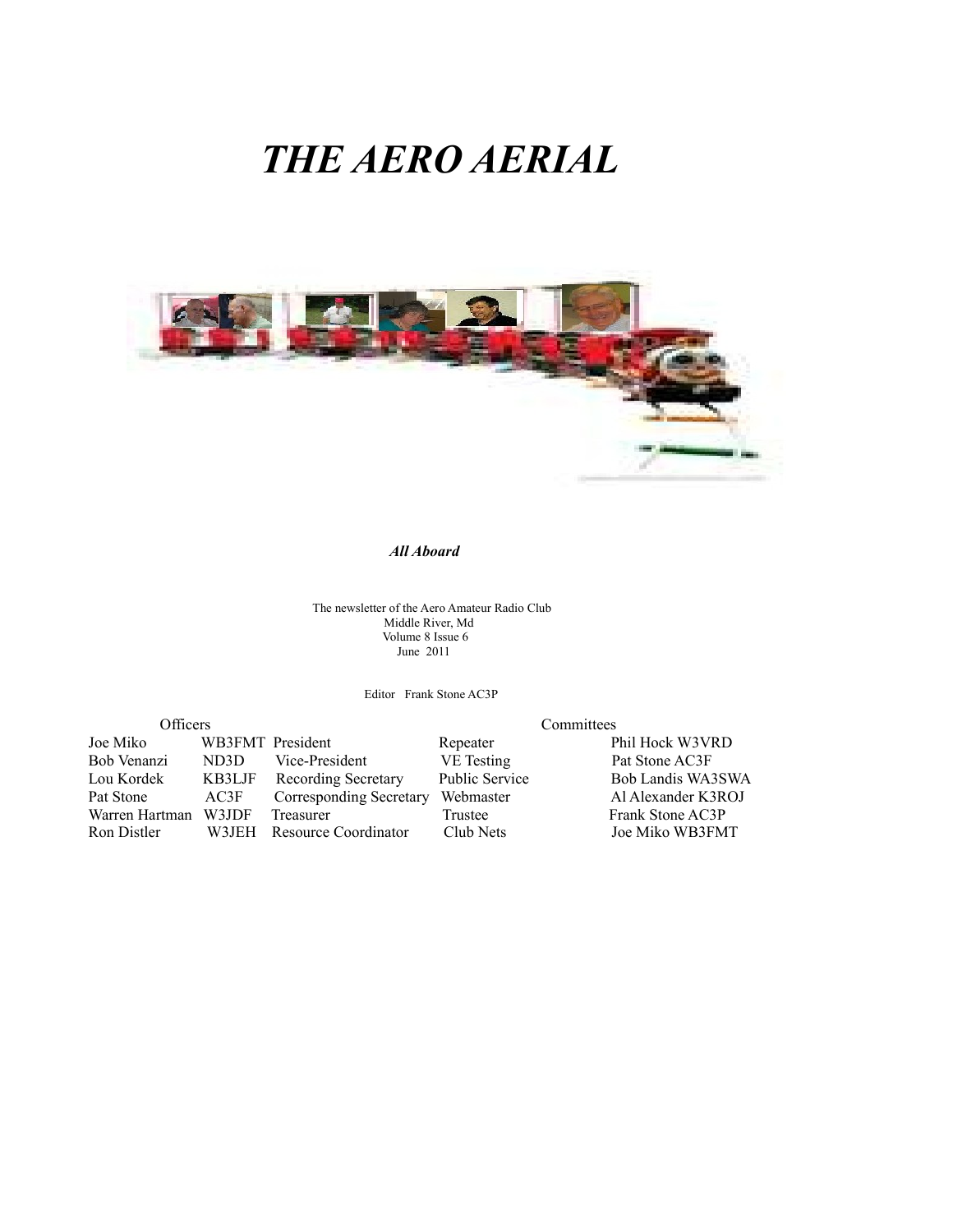#### **ABOUT THE AERO AMATEUR RADIO CLUB**

 Meetings: First and Third Wednesdays at 7:30 pm at Coffman's Diner (Middle River and Orem's Rd.)

Nets: See Local Area Net Schedule

Repeaters: W3PGA (147.24 MHz - / 449.575 MHz -)

WEBSITE: [www.aeroarc.us](http://www.aeroarc.us/)

## **LOCAL AREA NETS**

#### **Day Time Frequency (MHz) NET NAME**

| Daily                | $9 - 10$ am       | 147.03  | <b>ORIOLE</b> Net                |
|----------------------|-------------------|---------|----------------------------------|
| Daily                | $5:30 - 6$ pm     | 3.820   | Maryland Emergency Phone Net     |
| Daily                | $6:30 - 7$ pm     | 146.670 | <b>Baltimore Traffic Net</b>     |
| Daily                | 7 pm and 10 pm    | 3.643   | Maryland/DC/Delaware Traffic Net |
| $1st$ Tues           | $7:30 \text{ pm}$ | 145.330 | <b>Baltimore ARES Net</b>        |
| 2 <sup>nd</sup> Tues | $7:30 \text{ pm}$ | 146.670 | Baltimore County RACES Net       |
| $2nd$ Wed.           | 8 pm              | 28.445  | <b>AERO ARC Net</b>              |
| $4th$ Wed            | 8 pm              | 147.240 | <b>AERO ARC Net</b>              |
| $5th$ Wed.           | 8 pm              | 449.575 | <b>AERO ARC Net</b>              |

*The Aero Quantum Mechanics Net: Anytime any Frequency contact WB3FMT. The last one was on 449.575 MHz on Tuesday 8 pm on March 30<sup>t</sup> . Who knows where or when the next on may be?*

## **Aero Net Reports April**

#### **10 Meters: WB3FMT(NCS) AC3P W3VRD KA3SNY KB3PGN**

### **70 Cm: WB3FMT(NCS) AC3P K3AK W3JEH**

### **Station Activities**

**WB3FMT** is portable 2. Speedy recovery to **AC3F.** Congrats to **KB3BUW** harmonic of **AC3P** and **AC3F** on the addition of a new harmonic.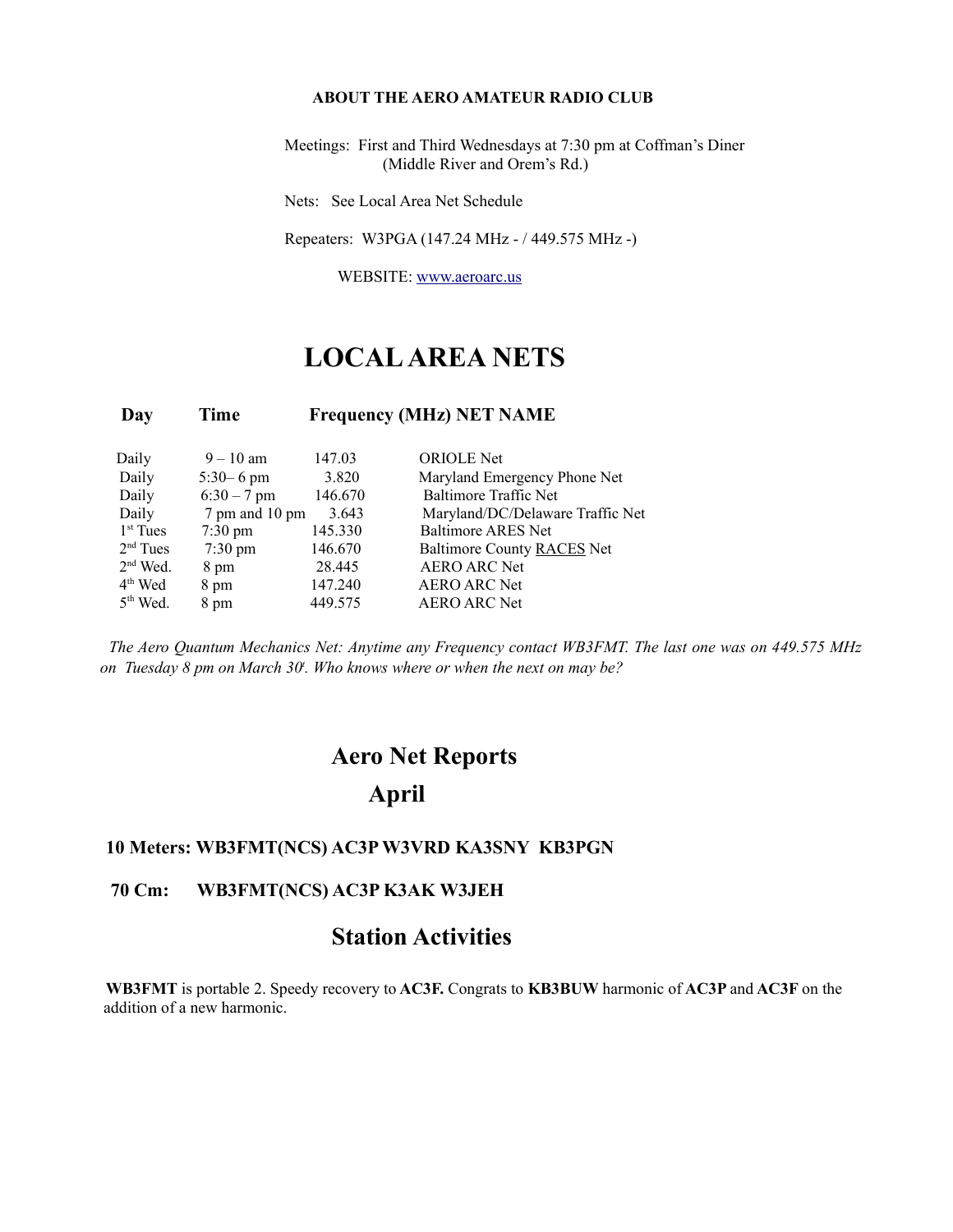## **New Officers For 2011-2012**

Following the long electoral tradition of the Aero ARC, those who miss the election meeting are prime candidates for office.

At the close of the regular meeting, the proceedings were turned over to Frank AC3P to serve as election manager. Frank opened the floor for nominations. For President, it was noted that Joe, WB3FMT was not present. Quickly Bob WA3SWA placed Joe's name in nomination and the nominations for President were closed.

Following the Presidential nominations, each of the remaining nominations for office were for the incumbents with no opposing candidates.

As a result the train left with the officers for the 2011-2012 year,

President: Joe Miko WB3FMT Vice President: Bob Venanzi ND3D Recording Secretary: Lou Kordek KB3LJF Correspondence Secretary: Patricia Stone AC3F Treasurer: Warren Hartman W3JDF Resource Coordinator: Ron Distler W3JEH

## **Public Service Opportunity**

BRATS is looking for help with the MS Society Bike Tour in Chestertown, Md. On the weekend of June 11-12. the MS people are providing lodging at Washington College. Operators are needed for rest stops and SAG vehicles. To volunteer, contact Bob Landis WA3SWA.

## **FD Help Wanted**

Aero and BRATS are looking for a few good operators (and even newbies) to help keep W3PGA on the air for 24 hours durinf Field Day 2011 June 25-26. We have three HF transceivers and a VHF/UHF in need of constant care. If you have done 50 Field Days or none, come up to Camp Genyara and join the fun. Directions and a map are on the next page.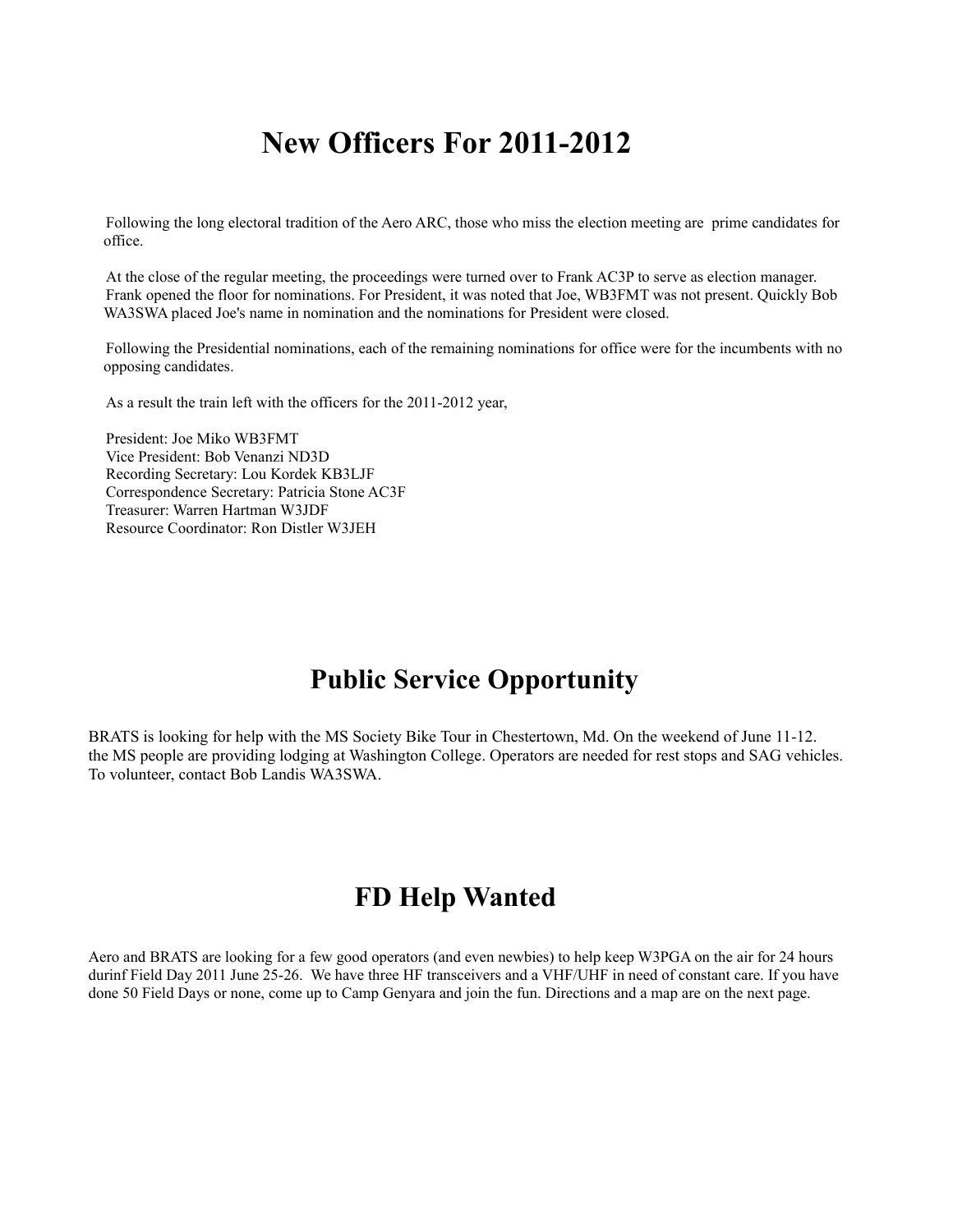### **Directions to AERO/BRATS Field Day Site Camp Genyara 1814 Bond Road near Maryland Line, Md. June 25 – 26, 2011**

From Baltimore, take I 83 North to Exit 36, Route 439 East. Take 439 East approximately 1 mile to BOND RD. Turn left onto BOND RD.

Take BOND RD. approximately 1/2 mile to a dirt road on the left. (If you come to a barn and farmhouse on the left, you have gone too far.) Turn left onto the dirt road, follow it through the field and through a grove of tall pine trees. The pine trees have created a tunnel over the road. The Field Day site is at the end of the pine trees.

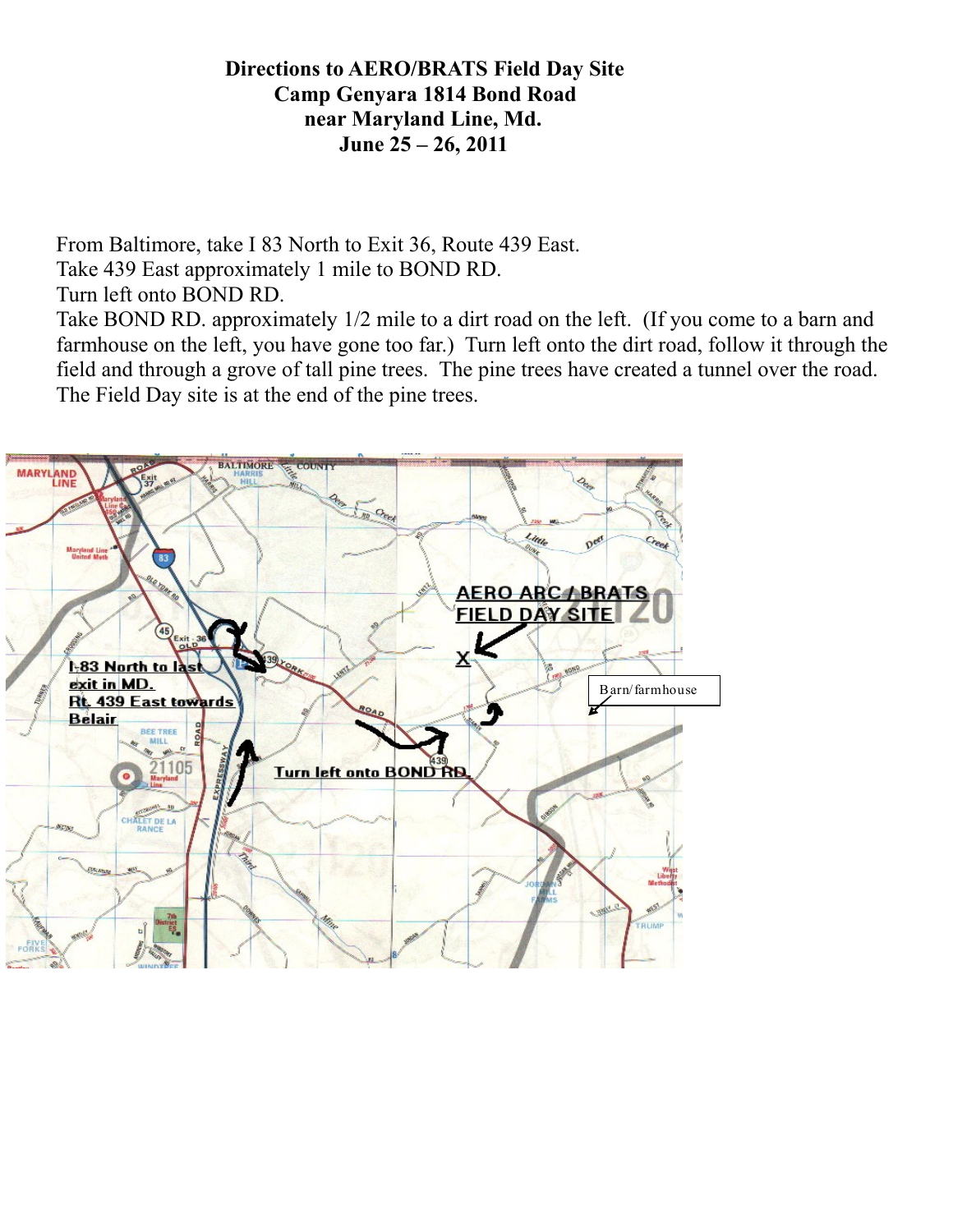

# **June 2011**

|                                                                       |    |    | <b>Meeting Coffmans</b><br>$7:30$ pm |    |    |                                     |
|-----------------------------------------------------------------------|----|----|--------------------------------------|----|----|-------------------------------------|
|                                                                       |    |    |                                      | 2  | 3  | 4                                   |
|                                                                       |    |    | 10 Meter Net<br>28.445 Mhz<br>8 pm   |    |    | <b>ARRL</b><br><b>VHF QSO PARTY</b> |
| 5                                                                     | 6  |    | 8                                    | 9  | 10 | 11                                  |
| <b>ARRL</b><br><b>VHF QSO PARTY</b><br>Manassas Fest<br>www.w4ohv.net |    |    | <b>Meeting Coffman's</b><br>7:30 pm  |    |    |                                     |
| 12                                                                    | 13 | 14 | 15                                   | 16 | 17 | 18                                  |
|                                                                       |    |    | 2 Meter Net<br>147.24 Mhz<br>8 pm    |    |    | FieldDay                            |
| 19                                                                    | 20 | 21 | 22                                   | 23 | 24 | 25                                  |
| <b>Field Day</b>                                                      |    |    | 70 Cm Net<br>449.575 Mhz<br>8 pm     |    |    |                                     |
| 26                                                                    | 27 | 28 | 29                                   | 30 |    |                                     |
|                                                                       |    |    |                                      |    |    |                                     |
|                                                                       |    |    |                                      |    |    |                                     |
|                                                                       |    |    |                                      |    |    |                                     |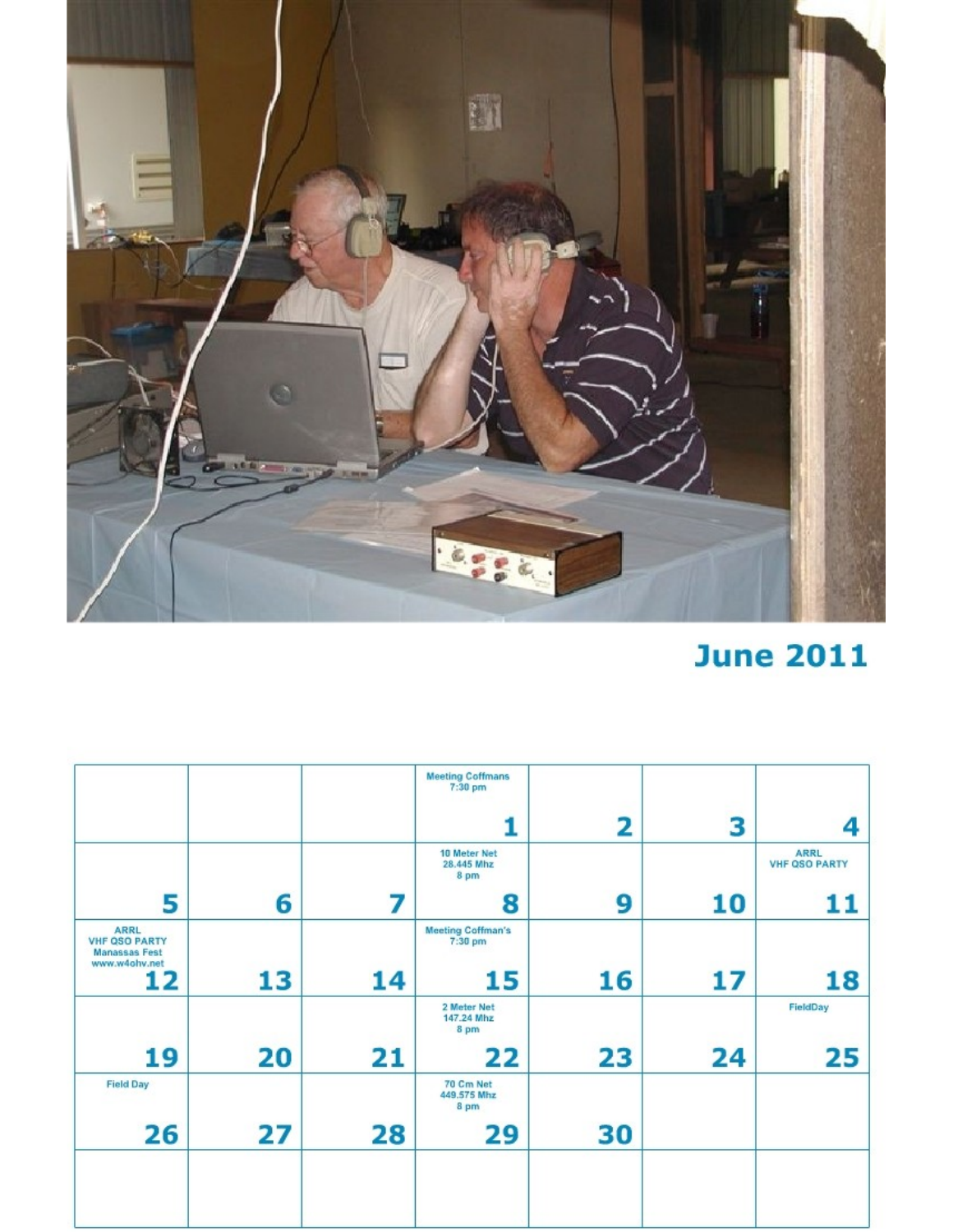

*June 1st -* New Moon

*June 3rd -* Double shadow transit on Jupiter 5:55 UT, 01:55 EDT.

*June 5th -* Double shadow transit on Jupiter 00:24 UT, 20:24 EDT on June 4<sup>th</sup>.

*June 8th* – First Quarter Moon

*June 9th – 11th –* After Sunset Saturn is  $\frac{1}{4}$   $\circ$  to the lower left of Porrima (Gamma  $\Box$  Virgo) a yellowwhite double star magnitude  $+2.7$  the stars are 1.7 arc seconds apart, need 440 power.

*June 10th -* Double shadow transit on Jupiter 9:26 UT, 05:26 EDT.

*June*  $12^{th}$  *– Mercury in superior conjunction* (behind the Sun as seen from the Earth) and a double shadow transit on Jupiter 2:48 UT, 22:48 EDT on June 11th.

*June 14th* – Earliest Sunrise

*June 15th -* Full Moon "Green Corn Moon" Native American tribes or "Rose" the Colonial Americans.

*June 17<sup>th</sup>* – Earliest morning twilight.

*June 19<sup>th</sup>* - Double shadow transit on Jupiter 5:26 UT, 01:26 EDT.

*June 21st –* Summer begins 1:16 pm EDT (17:16 UT).

*June 24th –* Latest evening twilight...

June 25 -26<sup>th</sup> – ARRL Field Day Weekend.

*June 26th -* Double shadow transit on Jupiter 08:04 UT, 04:04 EDT.

*June 28th* – Latest sunset and Pluto (Dwarf Planet) at Opposition: Mars is 2° South of M45 Pleiades.

### **Planet Lookout**

**Mercury** Hidden until the last week of June. Low in the west at sunset, on the  $30<sup>th</sup>$  in a line east of Caster and Pollux. Magnitude -0.5 Angular diameter  $6"$ .

**Venus , Mars, and Jupiter are all in the morning sky.** All are visible in the low eastern sky at dawn.

**Venus** – -3.9 magnitude, angular diameter 10".

**Mars** – + 1.4 magnitude, angular diameter 4".

**Jupiter-** -2.2 magnitude, angular diameter 36".

**Saturn-** High in the southwest near  $\Box$  Virgo +0.9 magnitude, angular diameter 17" disk.

**Uranus** – Rises after midnight in Pisces +5.8 magnitude, angular diameter 4"

### **Seeing Double??**

Take a look at Mizar and Alcor the middle stars in the handle of the Big Dipper (Ursa Major). This was the first discovered double star system (actually 4 stars).

Our Sun is a loner in space, it's estimated that between 60% and 85% of all stars are thought to be double or multiple star systems.

There are 4 main types of double star classifications:

- Visual binaries double stars resolved using a telescope.
- Spectroscopic binaries Stars that can only be resolved via spectral analysis.
- Eclipsing binaries detectable when the secondary star eclipses the primary star.
- Optical binaries unrelated stars which lie along the same line of sight.